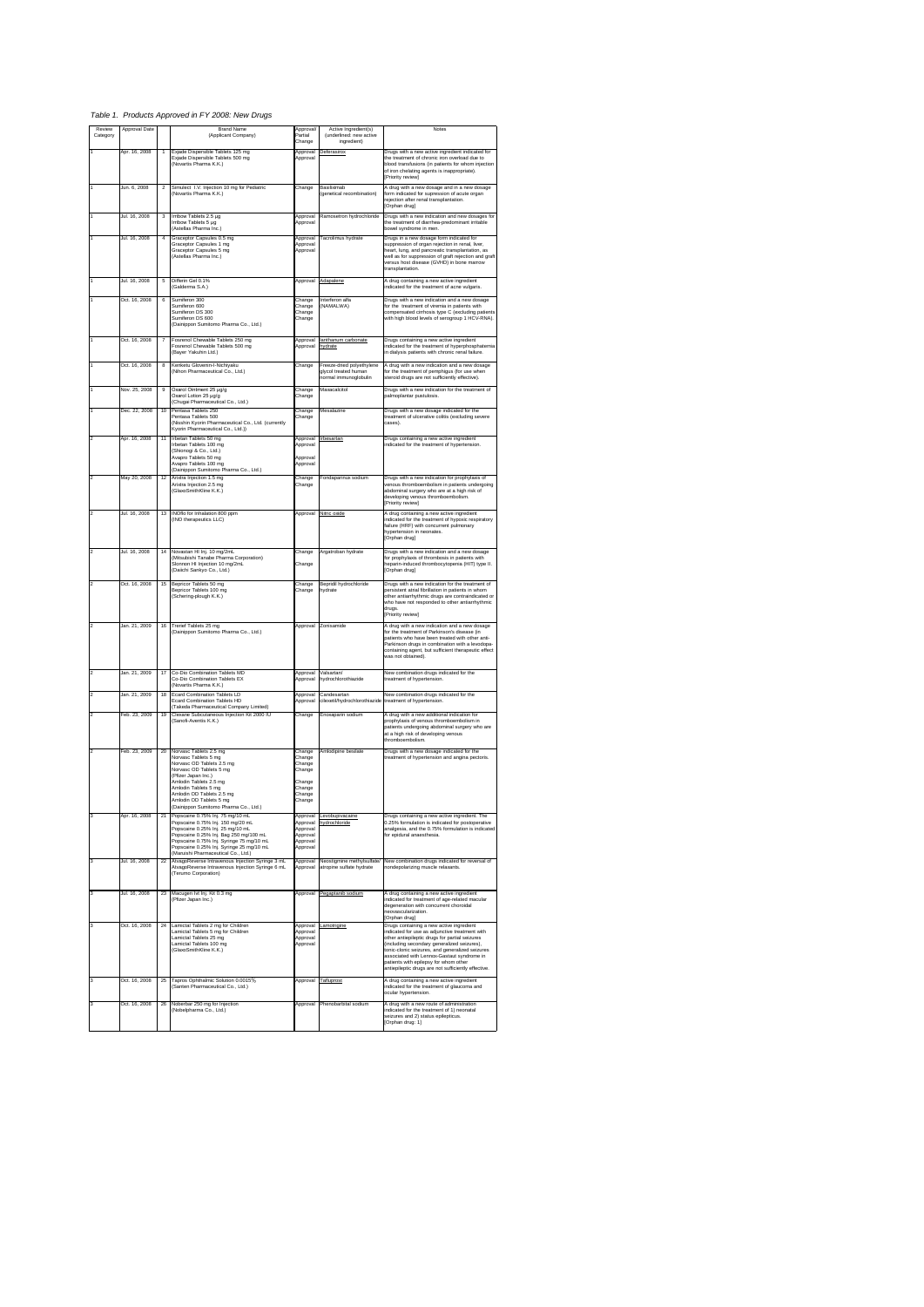| Review   | Approval Date |                 | <b>Brand Name</b>                                                                                                                                                                                                                                                                                                                                                                                                            | Approval                                                 | Active Ingredient(s)                                                | Notes                                                                                                                                                                                                                                                                                                                                                                                            |
|----------|---------------|-----------------|------------------------------------------------------------------------------------------------------------------------------------------------------------------------------------------------------------------------------------------------------------------------------------------------------------------------------------------------------------------------------------------------------------------------------|----------------------------------------------------------|---------------------------------------------------------------------|--------------------------------------------------------------------------------------------------------------------------------------------------------------------------------------------------------------------------------------------------------------------------------------------------------------------------------------------------------------------------------------------------|
| Category |               |                 | (Applicant Company)                                                                                                                                                                                                                                                                                                                                                                                                          | Partial<br>Change                                        | (underlined: new active<br>ingredient)                              |                                                                                                                                                                                                                                                                                                                                                                                                  |
|          | Jan. 21, 2009 | 27              | Remitch Capsules 2.5 ug                                                                                                                                                                                                                                                                                                                                                                                                      | Approval                                                 | Nalfurafine hydrochloride                                           | A drug containing a new active ingredient                                                                                                                                                                                                                                                                                                                                                        |
|          |               |                 | Toray Industries, Inc.)                                                                                                                                                                                                                                                                                                                                                                                                      |                                                          |                                                                     | indicated for the treatment of pruritus in<br>hemodialysis patients (for use only when<br>conventional therapies are not sufficiently<br>effective).                                                                                                                                                                                                                                             |
|          | Jan. 21, 2009 | 28              | Lucentis Solution for Intravitreal Injection<br>2.3 mg/0.23 mL<br>Novartis Pharma K.K.)                                                                                                                                                                                                                                                                                                                                      | Approval                                                 | Ranibizumab (genetical<br>recombination)                            | A drug containing a new active ingredient<br>indicated for treatment of age-related macular<br>degeneration with concurrent choroidal<br>neovascularization.                                                                                                                                                                                                                                     |
|          | Jan. 21, 2009 | 29              | Botox Vista Injection 50 Units                                                                                                                                                                                                                                                                                                                                                                                               | Approval                                                 | Botulinum toxin type A                                              | [Orphan drug]<br>A drug with a new indication and a new dosage                                                                                                                                                                                                                                                                                                                                   |
|          |               |                 | GlaxoSmithKline K K \                                                                                                                                                                                                                                                                                                                                                                                                        |                                                          |                                                                     | for the temporary improvement in the appearance<br>of glabellar lines between the brows in adults<br>aged under 65 years.                                                                                                                                                                                                                                                                        |
|          | eb. 23, 2009  | 30              | Botox Injection 50<br>Botox Injection 100<br>(GlaxoSmithKline K.K.)                                                                                                                                                                                                                                                                                                                                                          | Change                                                   | Botulinum toxin type A                                              | Drugs with a new additional indication and a nev<br>dosage for the treatment of equinus deformity<br>associated with lower limb spasticities in juvenile<br>cerebral palsy in patients 2 years or older.                                                                                                                                                                                         |
|          | Apr. 16, 2008 | 31              | Famvir Tab, 250 mg<br>amciclovin<br>(Asahi Kasei Pharma Corporation)                                                                                                                                                                                                                                                                                                                                                         | Approval<br>Approval                                     | Famciclovin                                                         | A drug containing a new active ingredient<br>indicated for the treatment of herpes zoster.                                                                                                                                                                                                                                                                                                       |
|          | Jul. 16, 2008 | $\overline{32}$ | Zosyn 2.25 g for Intravenous Injection<br>Zosyn 4.5 g for Intravenous Injection<br>(Taiho Pharmaceutical Co., Ltd.)                                                                                                                                                                                                                                                                                                          | Approval<br>Approval                                     | Tazobactam<br>piperacillin hydrate                                  | New combination drugs indicated for the<br>treatment of septicemia, pneumonia,<br>pyelonephritis, and complicated cystitis.                                                                                                                                                                                                                                                                      |
|          | Jul. 16, 2008 | 33              | Mycobutin Capsules 150 mg<br>(Pfizer Japan Inc.)                                                                                                                                                                                                                                                                                                                                                                             | Approval                                                 | Rifabutin                                                           | A drug containing a new active ingredient<br>indicated for the treatment of 1) tuberculosis, 2)<br>non-tuberculous mycobacteriosis including<br>mycobacterium avium complex (MAC) infections<br>and 3) prophylaxis of disseminated MAC<br>infections in patients with HIV disease.                                                                                                               |
|          | Aug. 29, 2008 | 34              | Clarith Tab. 200                                                                                                                                                                                                                                                                                                                                                                                                             | Change                                                   | Clarithromycin                                                      | Drugs with a new indication and a new dosage                                                                                                                                                                                                                                                                                                                                                     |
|          | Sep. 24, 2008 |                 | (Taisho Pharmaceutical Co., Ltd.)<br>Klaricid Tablets 200 mg<br>(Abbott Japan Co., Ltd.)                                                                                                                                                                                                                                                                                                                                     | Change<br>Change                                         |                                                                     | for non-tuberculous mycobacteriosis including<br>mycobacterium avium complex (MAC) infections<br>A drug with a new indication for inhibition of                                                                                                                                                                                                                                                  |
|          |               | 35              | Hepsera Tablets 10<br>(GlaxoSmithKline K.K.)                                                                                                                                                                                                                                                                                                                                                                                 |                                                          | Adefovir dipivoxil                                                  | hepatitis B virus replication in patients with type<br>B chronic liver disease in whom abnormal<br>hepatic function was observed in association with<br>proliferation of hepatitis B virus.                                                                                                                                                                                                      |
|          | Jan. 21, 2009 | 36              | Zithromac SR Dry Syrup 2 g for Adults<br>(Pfizer Japan Inc.)                                                                                                                                                                                                                                                                                                                                                                 | Approval                                                 | Azithromycin hydrate                                                | A drug with a new additional indication for<br>Neisseria gonorrhoeae infections, with a new<br>dosage in a new dosage form. Conversion from<br>an immediate release formulation of azithromycin<br>to a sustained release formulation.                                                                                                                                                           |
|          | Apr. 16, 2008 | 37              | Julina Tablets 0.5 mg<br>Bayer Yakuhin, Ltd.)                                                                                                                                                                                                                                                                                                                                                                                | Approval                                                 | Estradiol                                                           | A drug with a new route of administration<br>indicated for the treatment of vasomotor<br>symptoms (hot flushes and sweating) and vagina<br>atrophy symptoms associated with climacteric<br>disturbance and ovarian deficiency symptoms.                                                                                                                                                          |
|          | Apr. 16, 2008 | 38              | Lunabell Tablets<br>Nobelpharma Co., Ltd.)                                                                                                                                                                                                                                                                                                                                                                                   | Approval                                                 | Norethisterone.<br>ethinvlestradiol                                 | A new combination drug indicated for the<br>treatment of dysmenorrhea associated with<br>endometriosis                                                                                                                                                                                                                                                                                           |
|          | Jul. 16, 2008 | 39              | Ganirest Subcutaneous 0.25 mg Syringe<br>(Nippon Organon K.K.)                                                                                                                                                                                                                                                                                                                                                               | Approval                                                 | Ganirelix acetate                                                   | A drug containing a new active ingredient<br>indicated for prevention of premature ovulation<br>during controlled ovarian stimulation.                                                                                                                                                                                                                                                           |
|          | Sep. 1, 2008  | 40              | Gonatropin 5000<br>(ASKA Pharmaceutical, Co., Ltd.)                                                                                                                                                                                                                                                                                                                                                                          | Change                                                   | [JP] Human chorionic<br>gonadotrophin (extract from<br>human urine) | A drug with a new route of administration and a<br>new indication for induction of spermatogenesis<br>in male hypogonadotropic hypogonadism.<br>[Expedited review]                                                                                                                                                                                                                               |
|          | Oct. 16, 2008 | 41              | Menoaid Combipatch<br>(ASKA Pharmaceutical. Co., Ltd.)                                                                                                                                                                                                                                                                                                                                                                       | Approval                                                 | Estradiol/norethisterone<br>acetate                                 | A new combination drug indicated for the<br>treatment of vasomotor symptoms (hot flushes<br>and sweating) associated with climacteric<br>disturbance and ovarian deficiency symptoms.                                                                                                                                                                                                            |
|          | Mar. 31, 2009 | 42              | Elneopa No. 1 Injection<br>Elneopa No. 2 Injection<br>(Otsuka Pharmaceutical Factory, Inc.)                                                                                                                                                                                                                                                                                                                                  | Approval<br>Approval                                     | N/A for this combination<br>drug                                    | A combination drug similar to other products<br>indicated for the supplementation of water,<br>electrolytes, calories (a calorie source), amino<br>acids, vitamins, Zn. Fe. Mn. and I in patients in<br>whom peroral or enteral nutrition is impossible or<br>insufficient, and who have to rely on parenteral<br>nutrition.                                                                     |
| $6 - 1$  | Apr. 16, 2008 | 43              | Actemra 80 mg for Intravenous Infusion<br>Actemra 200 mg for Intravenous Infusion<br>Actemna 400 mg for Intravenous Infusion<br>(Chugai Pharmaceutical Co., Ltd.)                                                                                                                                                                                                                                                            | Approval<br>Change<br>Approval                           | Tocilizumab<br>(genetical recombination)                            | Drugs with a new indication and a new dosage in<br>a new dosage form for the treatment of<br>rheumatoid arthritis (including prevention of<br>structural damage of joint) that cannot be treated<br>sufficiently with conventional therapies, active<br>juvenile idiopathic arthritis in multiple joints, and<br>systemic juvenile idiopathic arthritis.<br>[Priority review] [Expedited review] |
| $6 - 1$  | Apr. 16, 2008 | 44              | Humira 40mg for S.C. Injection<br>(Abbott Japan Co., Ltd.)                                                                                                                                                                                                                                                                                                                                                                   | Approval                                                 | Adalimumab<br>(genetical recombination)                             | A drug containing a new active ingredient<br>indicated for the treatment of rheumatoid arthritis<br>(for use only when conventional therapies are not<br>sufficiently effective).                                                                                                                                                                                                                |
| $6 - 1$  | Jul. 16, 2008 | 45              | Nasonex Nasal Suspension 50 µg 56 spray<br>Nasonex Nasal Suspension 50 µg 112 spray                                                                                                                                                                                                                                                                                                                                          | Approval<br>Approval                                     | Mometasone furoate<br>hydrate                                       | Drugs containing a new active ingredient<br>indicated for the treatment of allergic rhinitis.                                                                                                                                                                                                                                                                                                    |
| $6 - 1$  | Sep. 24, 2008 | 46              | (Schering-Plough K.K.)<br>Rheumatrex Capsules 2 mg                                                                                                                                                                                                                                                                                                                                                                           | Change                                                   | Methotrexate                                                        | Drugs with a new indication and a new dosage                                                                                                                                                                                                                                                                                                                                                     |
|          |               |                 | (Wyeth K.K.)<br>Trexamette Capsules 2 mg<br>(Shiono Chemical Co., Ltd.)<br>Methotrexate Cap. 2 mg "Sawai"<br>(Sawai Pharmaceutical Co., Ltd.)<br>Methotrexate Capsules 2 mg "Towa"<br>(Towa Pharmaceutical Co., Ltd.)<br>Methotrexate Cap. 2 mg "Mylan"<br>(Mylan Seiyaku Ltd.)<br>Metolate Tablets 2 mo<br>Santen Pharmaceutical Co., Ltd.)<br>Methotrexate Tablets 2 mg "Tanabe"<br>(Mitsubishi Tanabe Pharma Corporation) | Change<br>Change<br>Change<br>Change<br>Change<br>Change |                                                                     | for the treatment of juvenile idiopathic arthritis<br>accompanied by articular symptoms.<br>[Expedited review]                                                                                                                                                                                                                                                                                   |
| $6 - 1$  | Oct. 16, 2008 | 47              | leoral solution<br>Neoral 10 mg Capsules<br>Neoral 25 mg Capsules<br>Neoral 50 mg Capsules<br>(Novartis Pharma K.K.)                                                                                                                                                                                                                                                                                                         | Change<br>Change<br>.<br>Change<br>Change                | Cyclosporine                                                        | Drugs with a new indication and a new dosage<br>for the treatment of atopic dermatitis (in patients<br>in whom conventional therapies are not<br>sufficiently effective).                                                                                                                                                                                                                        |
| $6 - 1$  | Oct. 16, 2008 | 48              | Pirespa Tablets 200 mg<br>(Shionogi & Co., Ltd.)                                                                                                                                                                                                                                                                                                                                                                             | Approval                                                 | Pirfenidone                                                         | A drug containing a new active ingredient<br>indicated for the treatment of idiopathic<br>pulmonary fibrosis.<br>[Orphan drug]                                                                                                                                                                                                                                                                   |
| $6 - 1$  | Jan. 21, 2009 | 49              | Xolair for S.C. Injection<br>Novartis Pharma K.K.)                                                                                                                                                                                                                                                                                                                                                                           | Approval                                                 | Omalizumab<br>(genetical recombination)                             | A drug containing a new active ingredient<br>indicated for the treatment of bronchial asthma<br>(for use only in patients with intractable bronchial<br>asthma whose asthmatic responses are<br>uncontrollable with conventional therapies).                                                                                                                                                     |
| $6 - 1$  | Jan. 21, 2009 | 50              | Adoair 250 Diskus<br>GlaxoSmithKline K.K.)                                                                                                                                                                                                                                                                                                                                                                                   | Change                                                   | Salmeterol<br>vinafoate/fluticasone<br>propionate                   | A drug with a new additional indication and a new<br>dosage for the alleviation of various symptoms<br>associated with chronic obstructive pulmonary<br>disease (chronic bronchitis and emphysema) (for<br>use when concomitant use of inhaled<br>corticosteroid and long-acting ß2-agonist is<br>required).                                                                                     |
| $6 - 1$  | Jan. 21, 2009 | 51              | Adoair 100 Diskus<br>Adoair 50 Air 120 puffs<br>(GlaxoSmithKline K.K.)                                                                                                                                                                                                                                                                                                                                                       | Change<br>Approval                                       | Salmeterol<br>vinafoate/fluticasone<br>propionate                   | A drug with a new additional pediatric dosage in<br>a new dosage form indicated for the treatment of<br>bronchial asthma (for use when concomitant use<br>of inhaled corticosteroid and long-acting ß2-<br>agonist is required).<br>[Expedited review]                                                                                                                                           |
| $6 - 2$  | Apr. 16, 2008 | 52              | Aroglycem Capsules 25 mg<br>(Schering-plough K.K.)                                                                                                                                                                                                                                                                                                                                                                           | Approval                                                 | Diazoxide                                                           | A drug containing a new active ingredient<br>indicated for the treatment of hyperinsulinemic<br>hypoglycemia.<br>Priority review]                                                                                                                                                                                                                                                                |